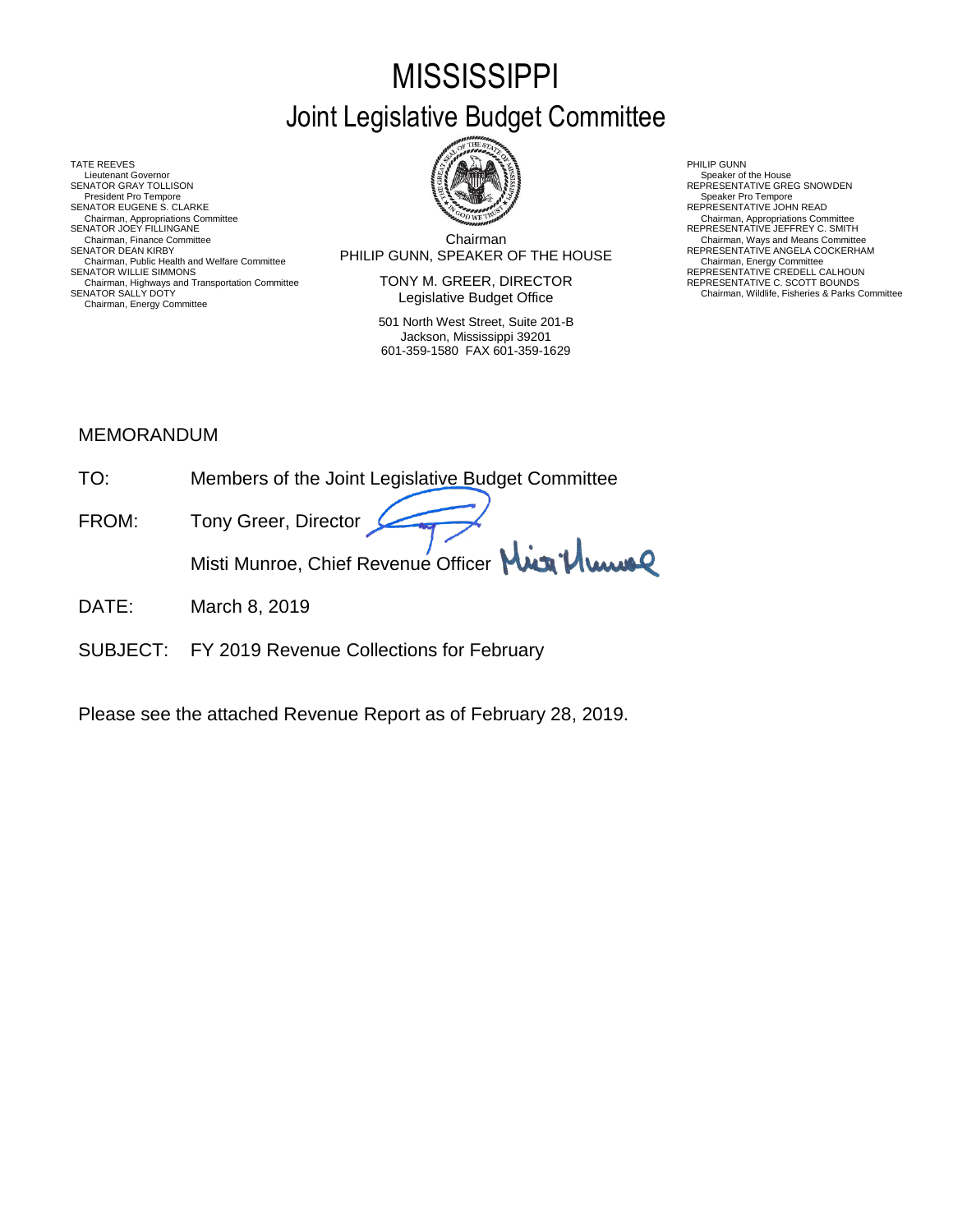



**Source of Revenue Collections Month\* FYTD\* Prior Year\*\*** Sales Tax  $$5.5$   $$13.8$   $$35.4$ Individual Income Tax 16.0 -1.6 -0.7 Corporate Tax 2.3 39.3 46.0 Use Tax 4.0 38.3 32.4 Gaming Tax  $-0.3$  2.2 6.4 Total Collections 644.5 \$129.1 \$110.6

*\*Figures in millions above or below the Sine Die estimate*

*\*\*Figures in millions above or below the prior year's actual collections*



### FY 2019

Total revenue collections for the month of February FY 2019 are \$44,509,777 or 15.49% above the sine die revenue estimate. Fiscal YTD revenue collections through February are \$129,143,956 or 3.93% above the sine die estimate. Fiscal YTD total revenue collections through February 2019 are \$110,551,356 or 3.35% above the prior year's collections.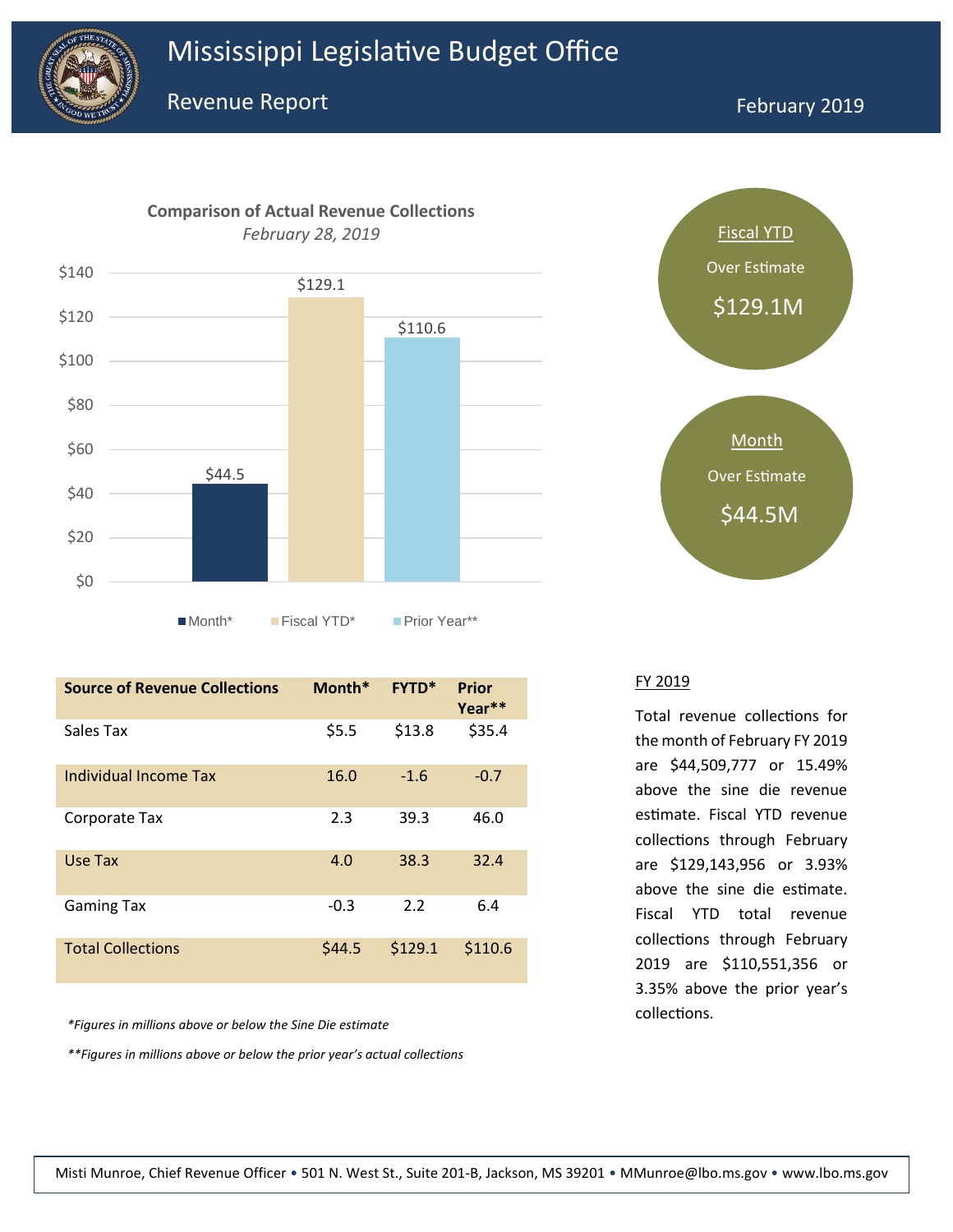

# **Comparison of Actual Revenue Collections by Tax Type**

The graph above compares the actual revenue collections to the sine die revenue estimate for each of the main tax revenue sources. The figures reflect the amount the actual collections for Sales, Individual, Corporate, Use and Gaming taxes were above or below the estimate for the month and fiscal year-to-date. The graph also compares fiscal year-todate actual collections to prior year actual collections, as of February 28, 2019.



**10-Year Historical Total Revenue** 

Use Gaming \*Figures do not include budget reductions or other transfers used to balance the budget. Figures include Attorney General Settlements for FY 2010 – FY 2018.

# **10-Year Historical Revenue Collections by Tax Type**

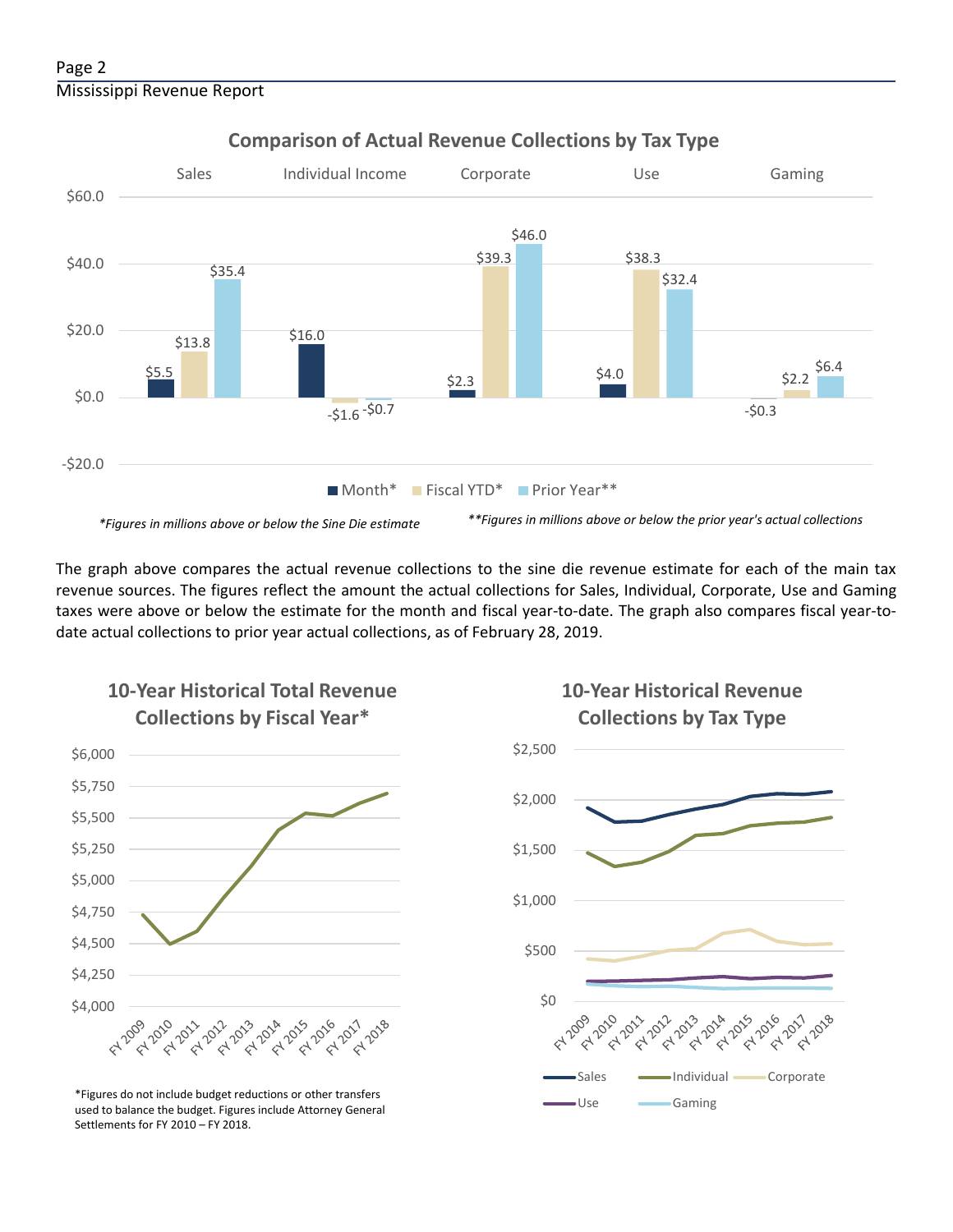## Page 3

Mississippi Revenue Report

Below is a chart showing FY 2019 year-to-date collections compared to prior year-to-date collections.

|                                      |                         |                         |                | <b>Over/(Under) Prior Year</b> |  |  |
|--------------------------------------|-------------------------|-------------------------|----------------|--------------------------------|--|--|
| <b>Source of Revenue Collections</b> | FY 2018 July - February | FY 2019 July - February | Amount (\$)    | % Change                       |  |  |
| Sales Tax                            | \$1,265,137,856         | \$1,300,518,862         | \$35,381,007   | 2.80%                          |  |  |
| Individual Income Tax                | 1,092,462,571           | 1,091,798,933           | (663, 638)     | $-0.06%$                       |  |  |
| Corporate Income Tax                 | 198,823,024             | 244,815,788             | 45,992,764     | 23.13%                         |  |  |
| Use Tax                              | 172,929,640             | 205,303,368             | 32,373,728     | 18.72%                         |  |  |
| Insurance Premium Tax                | 149,333,274             | 141,394,191             | (7,939,083)    | $-5.32%$                       |  |  |
| Tobacco, ABC & Beer                  | 163,818,935             | 165,304,202             | 1,485,267      | 0.91%                          |  |  |
| Oil & Gas Severance                  | 19,824,991              | 24,170,319              | 4,345,328      | 21.92%                         |  |  |
| <b>Gaming Tax</b>                    | 81,766,272              | 88,195,261              | 6,428,989      | 7.86%                          |  |  |
| Other Dept. of Revenue               | 25,322,165              | 27,722,316              | 2,400,151      | 9.48%                          |  |  |
| Other Than Dept. of Revenue          | 101,948,200             | 107,227,085             | 5,278,885      | 5.18%                          |  |  |
| Sub-Total                            | 3,271,366,928           | 3,396,450,325           | 125,083,397    | 3.82%                          |  |  |
| All Other Transfers/Collections      | 32,190,378              | 17,658,336              | (14, 532, 042) | $-45.14%$                      |  |  |
| <b>Total</b>                         | \$3,303,557,306         | \$3,414,108,661         | \$110,551,356  | 3.35%                          |  |  |



# **Economic Statistics**:

| Unemployment Rate                  |            |         |           |         |
|------------------------------------|------------|---------|-----------|---------|
|                                    | Latest     | Change  | Frequency | Date    |
| Mississippi                        | 4.7%       | 0.0     | Monthly   | Dec-18  |
| <b>United States</b>               | 3.9%       | 0.2     | Monthly   | Dec-18  |
|                                    |            |         |           |         |
| GDP (millions)                     |            |         |           |         |
|                                    | Latest     | Change* | Frequency | Date    |
| Mississippi                        | 101,955    | 1.9%    | Quarterly | 2018:03 |
| <b>United States</b>               | 18,665,000 | 3.3%    | Quarterly | 2018:03 |
|                                    |            |         |           |         |
| Mississippi Employment (thousands) |            |         |           |         |
|                                    | Latest     | Change  | Frequency | Date    |
| <b>Total Nonfarm</b>               | 1,173.0    | $0.0\%$ | Monthly   | Dec-18  |
| <b>Total Private</b>               | 928.5      | 0.1%    | Monthly   | Dec-18  |

\*annualized quarterly growth

### \*Figures in millions.

February FY 2019 General Fund collections were \$10,725,138 or 3.34% above February FY 2018 actual collections. Sales tax collections for the month of February were above the prior year by \$7.4M. Individual income tax collections for the month of February were above the prior year by \$10.1M. Corporate income tax collections for the month of February were above the prior year by \$7.1M.

For a more detailed listing of revenue collections for the State of Mississippi, please see the attached MS Department of Finance and Administration's monthly Revenue Report.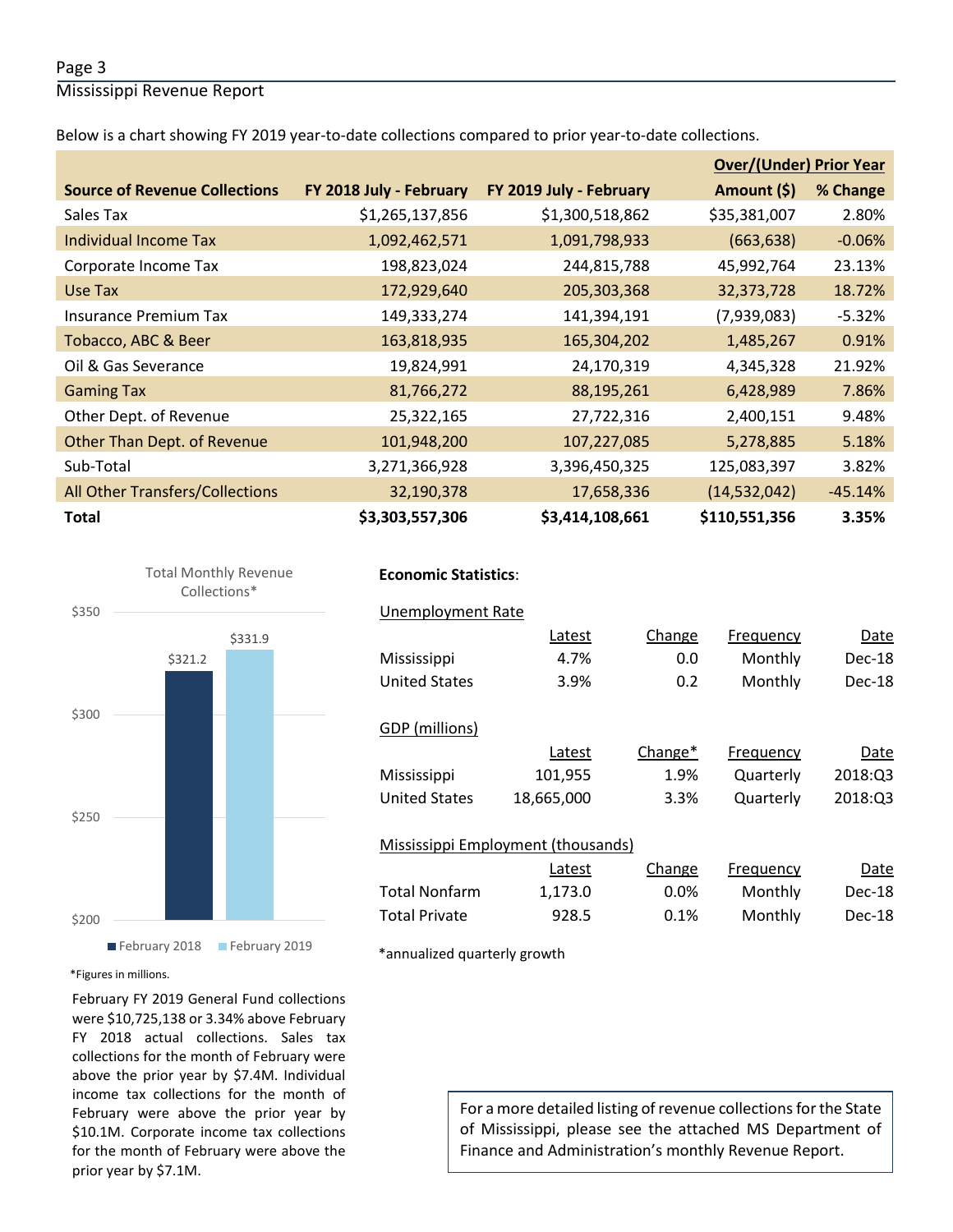# Mississippi Department of Finance and Administration Revenue Report

*As of February 28, 2019*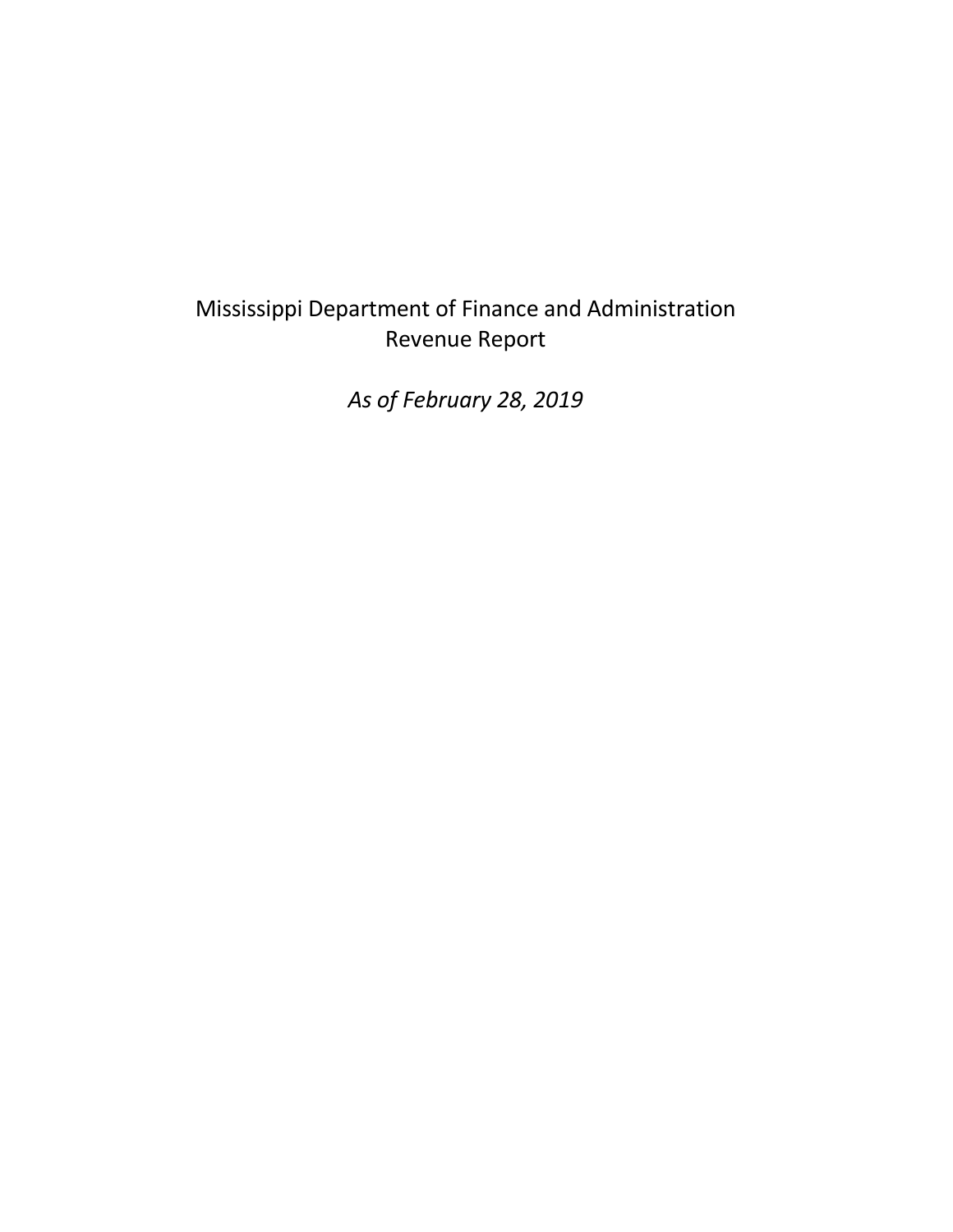## **GENERAL FUND REVENUE FY 2019 - THROUGH 02-28-19 FISCAL YEAR 2019**

Page 1

|                                          |                                |                    |                    | <b>STATE OF MISSISSIPPI</b> |                  |                    |                         |                |  |
|------------------------------------------|--------------------------------|--------------------|--------------------|-----------------------------|------------------|--------------------|-------------------------|----------------|--|
|                                          | <b>ACTUAL</b><br><b>ACTUAL</b> |                    |                    |                             |                  |                    | <b>OVER OR UNDER</b>    |                |  |
|                                          |                                | <b>ACTUAL</b>      | <b>COLLECTIONS</b> | <b>ESTIMATE</b>             | <b>ESTIMATE</b>  | <b>COLLECTIONS</b> | <b>ESTIMATE TO DATE</b> |                |  |
|                                          |                                | <b>COLLECTIONS</b> | $07 - 01 - 17$     | <b>FISCAL YEAR</b>          | $07 - 01 - 18$   | $07 - 01 - 18$     |                         |                |  |
| <b>SOURCE</b>                            |                                | FY 2018            | $02 - 28 - 18$     | 2019                        | $02 - 28 - 19$   | $02 - 28 - 19$     | <b>AMOUNT</b>           | <b>PERCENT</b> |  |
| DEPT. OF REVENUE COLLECTIONS:            |                                |                    |                    |                             |                  |                    |                         |                |  |
| <b>SALES TAX (NET)</b>                   | \$                             | 2,082,929,711 \$   | 1,265,137,856 \$   | 2,111,000,000 \$            | 1,286,690,000 \$ | 1,300,518,862 \$   | 13,828,862              | 1.07%          |  |
| <b>INDIVIDUAL INCOME TAX</b>             |                                | 1,826,570,133      | 1,092,462,571      | 1,853,400,000               | 1,093,400,000    | 1,091,798,933      | (1,601,067)             | $-0.15%$       |  |
| <b>CORPORATE INCOME TAX</b>              |                                | 572,298,842        | 198,823,024        | 531,000,000                 | 205,500,000      | 244,815,788        | 39, 315, 788            | 19.13%         |  |
| <b>USE TAX</b>                           |                                | 257,512,275        | 172,929,640        | 264,000,000                 | 167,000,000      | 205, 303, 368      | 38,303,368              | 22.94%         |  |
| <b>INSURANCE PREMIUM TAX</b>             |                                | 312,887,457        | 149,333,274        | 286,500,000                 | 132,520,000      | 141,394,191        | 8,874,191               | 6.70%          |  |
| TOBACCO TAX                              |                                | 139,835,165        | 92,977,200         | 145,500,000                 | 95,790,000       | 92,764,407         | (3,025,593)             | $-3.16%$       |  |
| <b>ABC DIVISION</b>                      |                                | 78,447,580         | 52,174,134         | 77,000,000                  | 51,371,000       | 53,755,184         | 2,384,184               | 4.64%          |  |
| <b>BEER AND WINE TAX</b>                 |                                | 27,919,547         | 18,667,601         | 30,000,000                  | 19,998,000       | 18,784,611         | (1,213,389)             | $-6.07%$       |  |
| OIL SEVERANCE TAX                        |                                | 28,604,854         | 17,689,592         | 27,400,000                  | 18,264,000       | 21,765,313         | 3,501,313               | 19.17%         |  |
| NATURAL GAS SEVERANCE TAX                |                                | 3,201,060          | 2,135,399          | 3,500,000                   | 2,336,000        | 2,405,006          | 69,006                  | 2.95%          |  |
| <b>ESTATE TAX</b>                        |                                | $\Omega$           | $\overline{0}$     | $\mathbf{0}$                | $\mathbf{0}$     | $\Omega$           | $\Omega$                | 0.00%          |  |
| <b>AUTO TAG FEES</b>                     |                                | 7,796,747          | 6,774,573          | 14,200,000                  | 7,932,000        | 7,913,430          | (18,570)                | $-0.23%$       |  |
| <b>INSTALLMENT LOAN TAX</b>              |                                | 10,526,189         | 7,907,155          | 11,000,000                  | 8,309,000        | 8,967,957          | 658,957                 | 7.93%          |  |
| PAYMENT IN LIEU OF TAX                   |                                | 1,200,000          | 1,200,000          | 1,200,000                   | 1,200,000        | 1,200,000          | $\mathbf{0}$            | 0.00%          |  |
| <b>MISCELLANEOUS</b>                     |                                | 10,673,967         | 9,440,440          | 11,400,000                  | 10,225,000       | 9,640,929          | (584, 071)              | $-5.71%$       |  |
| <b>GAMING FEES &amp; TAXES</b>           |                                | 129,880,182        | 81,766,272         | 131,500,000                 | 86,000,000       | 88,195,261         | 2,195,261               | 2.55%          |  |
| TOTAL DEPT. OF REVENUE:                  |                                | 5,490,283,708      | 3,169,418,728      | 5,498,600,000               | 3,186,535,000    | 3,289,223,240      | 102,688,240             | 3.22%          |  |
| OTHER THAN DEPT. OF REVENUE COLLECTIONS: |                                |                    |                    |                             |                  |                    |                         |                |  |
| <b>INTEREST ON INVESTMENTS</b>           |                                | 13,335,038         | 8,452,654          | 11,400,000                  | 7,357,424        | 14, 161, 843       | 6,804,419               | 92.48%         |  |
| <b>HIGHWAY SAFETY PATROL</b>             |                                | 19,021,673         | 11,882,795         | 21,500,000                  | 13,704,644       | 11,781,960         | (1,922,684)             | $-14.03%$      |  |
| <b>INSURANCE TAX</b>                     |                                | 26,858,238         | 18,807,783         | 26,000,000                  | 17,523,708       | 18,886,775         | 1,363,067               | 7.78%          |  |
| LICENSES, FEES, PERMITS                  |                                | 56,854,537         | 29,003,660         | 42,000,000                  | 23,409,379       | 28,783,660         | 5,374,281               | 22.96%         |  |
| CRIME TAX/ASSESSMENT                     |                                | 43,610,313         | 27,436,488         | 43,500,000                  | 27,837,080       | 27,361,102         | (475, 978)              | $-1.71%$       |  |
| <b>MISCELLANEOUS</b>                     |                                | 3,245,926          | 1,806,597          | 4,800,000                   | 2,885,534        | 1,633,379          | (1,252,155)             | -43.39%        |  |
| <b>GAMING FEES &amp; TAXES</b>           |                                | 6,422,922          | 4,558,223          | 8,300,000                   | 5,711,936        | 4,618,366          | (1,093,570)             | $-19.15%$      |  |
| <b>TOTAL OTHER THAN DOR:</b>             |                                | 169,348,647        | 101,948,200        | 157,500,000                 | 98,429,705       | 107,227,085        | 8,797,380               | 8.94%          |  |
| <b>TOTAL GF - (Sine Die) COLLECTIONS</b> |                                | 5,659,632,355      | 3,271,366,928      | 5,656,100,000               | 3,284,964,705    | 3,396,450,325      | 111,485,620             | 3.39%          |  |
| SETTLEMENTS/OTHER                        |                                | 32,190,378         | 32,190,378         | $\mathbf{0}$                | $\mathbf{0}$     | 17,658,336         | 17,658,336              | 100.00%        |  |
| <b>WCSR TRANSFER IN</b>                  |                                | $\Omega$           | $\Omega$           | $\Omega$                    |                  | $\Omega$           | $\Omega$                | 0.00%          |  |
| OTHER NON BUDGET TRANSFER IN             |                                |                    | $\Omega$           | $\Omega$                    |                  | $\Omega$           | $\Omega$                | 0.00%          |  |
| TRANSFER IN (BUD RED)                    |                                |                    | $\theta$           | $\mathbf{0}$                | $\Omega$         | $\Omega$           | $\Omega$                | 0.00%          |  |
| OTHER BUDGETED GF COLLECTIONS            |                                |                    | 0                  | $\Omega$                    |                  |                    | $\Omega$                | 0.00%          |  |
| <b>TOTAL GENERAL FUND:</b>               | \$                             | 5,691,822,733 \$   | 3,303,557,306 \$   | 5,656,100,000 \$            | 3,284,964,705 \$ | 3,414,108,661 \$   | 129,143,956             | 3.93%          |  |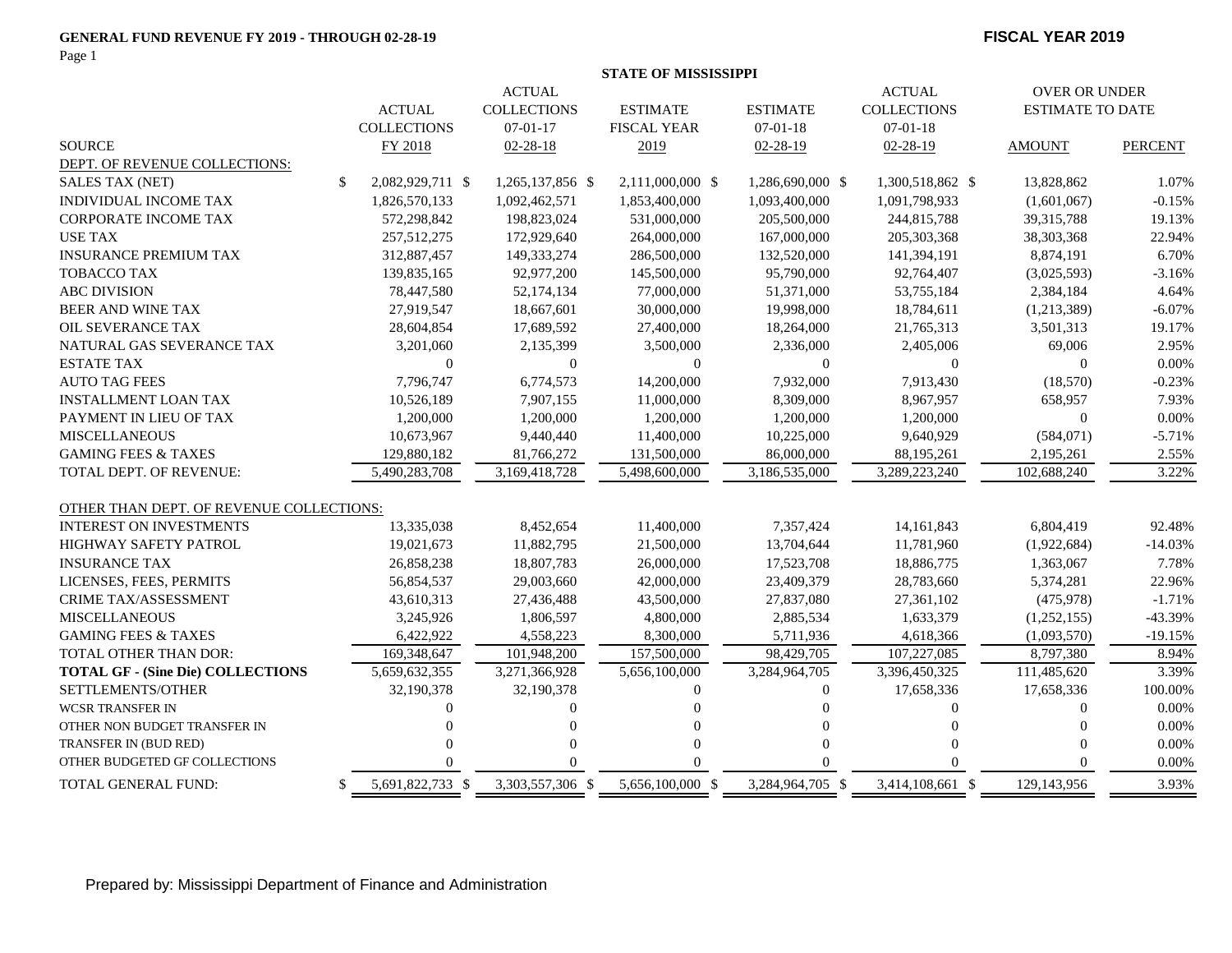### **GENERAL FUND REVENUE FY 2019 - THROUGH 02-28-19 COMPARISON TO PRIOR YEAR COLLECTIONS**

Page 2

|                                          |    |                  |                | $07-01-17$       | $07-01-18$       | <b>INCREASE OR DECREASE</b> |                |
|------------------------------------------|----|------------------|----------------|------------------|------------------|-----------------------------|----------------|
|                                          |    | February         | February       | <b>TO</b>        | <b>TO</b>        | OVER OR UNDER PRIOR YEAR    |                |
| <b>SOURCE</b>                            |    | 2018             | 2019           | $02 - 28 - 18$   | $02 - 28 - 19$   | <b>AMOUNT</b>               | <b>PERCENT</b> |
| DEPT. OF REVENUE COLLECTIONS:            |    |                  |                |                  |                  |                             |                |
| <b>SALES TAX (NET)</b>                   | \$ | 152,241,018 \$   | 159,618,437 \$ | 1,265,137,856 \$ | 1,300,518,862 \$ | 35,381,007                  | 2.80%          |
| INDIVIDUAL INCOME TAX                    |    | 31,441,712       | 41,576,389     | 1,092,462,571    | 1,091,798,933    | (663, 638)                  | $-0.06%$       |
| <b>CORPORATE INCOME TAX</b>              |    | 9,844,668        | 16,921,465     | 198,823,024      | 244,815,788      | 45,992,764                  | 23.13%         |
| <b>USE TAX</b>                           |    | 21,333,102       | 24,741,565     | 172,929,640      | 205, 303, 368    | 32, 373, 728                | 18.72%         |
| <b>INSURANCE PREMIUM TAX</b>             |    | 30,547,516       | 22,833,293     | 149,333,274      | 141,394,191      | (7,939,083)                 | $-5.32%$       |
| <b>TOBACCO TAX</b>                       |    | 10,938,990       | 11,348,151     | 92,977,200       | 92,764,407       | (212,793)                   | $-0.23%$       |
| <b>ABC DIVISION</b>                      |    | 6,176,137        | 7,205,295      | 52,174,134       | 53,755,184       | 1,581,050                   | 3.03%          |
| BEER AND WINE TAX                        |    | 2,246,830        | 2,094,991      | 18,667,601       | 18,784,611       | 117,011                     | 0.63%          |
| OIL SEVERANCE TAX                        |    | 2,675,422        | 2,077,641      | 17,689,592       | 21,765,313       | 4,075,722                   | 23.04%         |
| NATURAL GAS SEVERANCE TAX                |    | 263,883          | 306,031        | 2,135,399        | 2,405,006        | 269,607                     | 12.63%         |
| <b>ESTATE TAX</b>                        |    | $\boldsymbol{0}$ | 0              | 0                | $\boldsymbol{0}$ | $\boldsymbol{0}$            | $0.00\%$       |
| <b>AUTO TAG FEES</b>                     |    | 8,002            | 773,926        | 6,774,573        | 7,913,430        | 1,138,857                   | 16.81%         |
| <b>INSTALLMENT LOAN TAX</b>              |    | 60,707           | 12,089         | 7,907,155        | 8,967,957        | 1,060,803                   | 13.42%         |
| PAYMENT IN LIEU OF TAX                   |    | 1,200,000        | 1,200,000      | 1,200,000        | 1,200,000        | $\overline{0}$              | 0.00%          |
| <b>MISCELLANEOUS</b>                     |    | 301,618          | 308,298        | 9,440,440        | 9,640,929        | 200,489                     | 2.12%          |
| <b>GAMING FEES &amp; TAXES</b>           |    | 8,646,656        | 9,721,020      | 81,766,272       | 88,195,261       | 6,428,989                   | 7.86%          |
| <b>TOTAL DEPT. OF REVENUE:</b>           |    | 277.926.262      | 300,738,591    | 3,169,418,728    | 3,289,223,240    | 119,804,512                 | 3.78%          |
| OTHER THAN DEPT. OF REVENUE COLLECTIONS: |    |                  |                |                  |                  |                             |                |
| <b>INTEREST ON INVESTMENTS</b>           |    | 1,484,991        | 2,867,965      | 8,452,654        | 14, 161, 843     | 5,709,189                   | 67.54%         |
| <b>HIGHWAY SAFETY PATROL</b>             |    | 1,585,712        | 1,503,693      | 11,882,795       | 11,781,960       | (100, 835)                  | $-0.85%$       |
| <b>INSURANCE TAX</b>                     |    | 1,826,514        | 2,941,078      | 18,807,783       | 18,886,775       | 78,992                      | 0.42%          |
| LICENSES, FEES, PERMITS                  |    | 2,913,377        | 2,839,135      | 29,003,660       | 28,783,660       | (220,000)                   | $-0.76%$       |
| <b>CRIME TAX/ASSESSMENT</b>              |    | 2,876,539        | 2,935,652      | 27,436,488       | 27,361,102       | (75, 386)                   | $-0.27%$       |
| <b>MISCELLANEOUS</b>                     |    | 242,357          | 231,075        | 1,806,597        | 1,633,379        | (173, 218)                  | $-9.59%$       |
| <b>GAMING FEES &amp; TAXES</b>           |    | 132,104          | 187,847        | 4,558,223        | 4,618,366        | 60,143                      | 1.32%          |
| <b>TOTAL OTHER THAN:</b>                 |    | 11,061,594       | 13,506,445     | 101,948,200      | 107,227,085      | 5,278,885                   | 5.18%          |
| <b>TOTAL GF - (Sine Die) COLLECTIONS</b> |    | 288,987,856      | 314,245,036    | 3,271,366,928    | 3,396,450,325    | 125,083,397                 | 3.82%          |
| SETTLEMENTS/OTHER                        |    | 32,190,378       | 17,658,336     | 32,190,378       | 17,658,336       | (14, 532, 042)              | $-45.14%$      |
| <b>WCSR TRANSFER IN</b>                  |    | 0                | $\Omega$       | 0                | $\theta$         | $\Omega$                    | 0.00%          |
| OTHER NON BUDGET TRANSFER IN             |    | 0                | $\Omega$       | $\Omega$         | $\theta$         | $\Omega$                    | 0.00%          |
| TRANSFER IN (BUD RED)                    |    | 0                | $\Omega$       | $\Omega$         | $\Omega$         | $\Omega$                    | 0.00%          |
| OTHER BUDGETED GF COLLECTIONS            |    | $\Omega$         | $\Omega$       | $\Omega$         | $\Omega$         | $\Omega$                    | 0.00%          |
| TOTAL GENERAL FUND:                      | \$ | 321,178,234 \$   | 331,903,372 \$ | 3,303,557,306 \$ | 3,414,108,661 \$ | 110,551,356                 | 3.35%          |